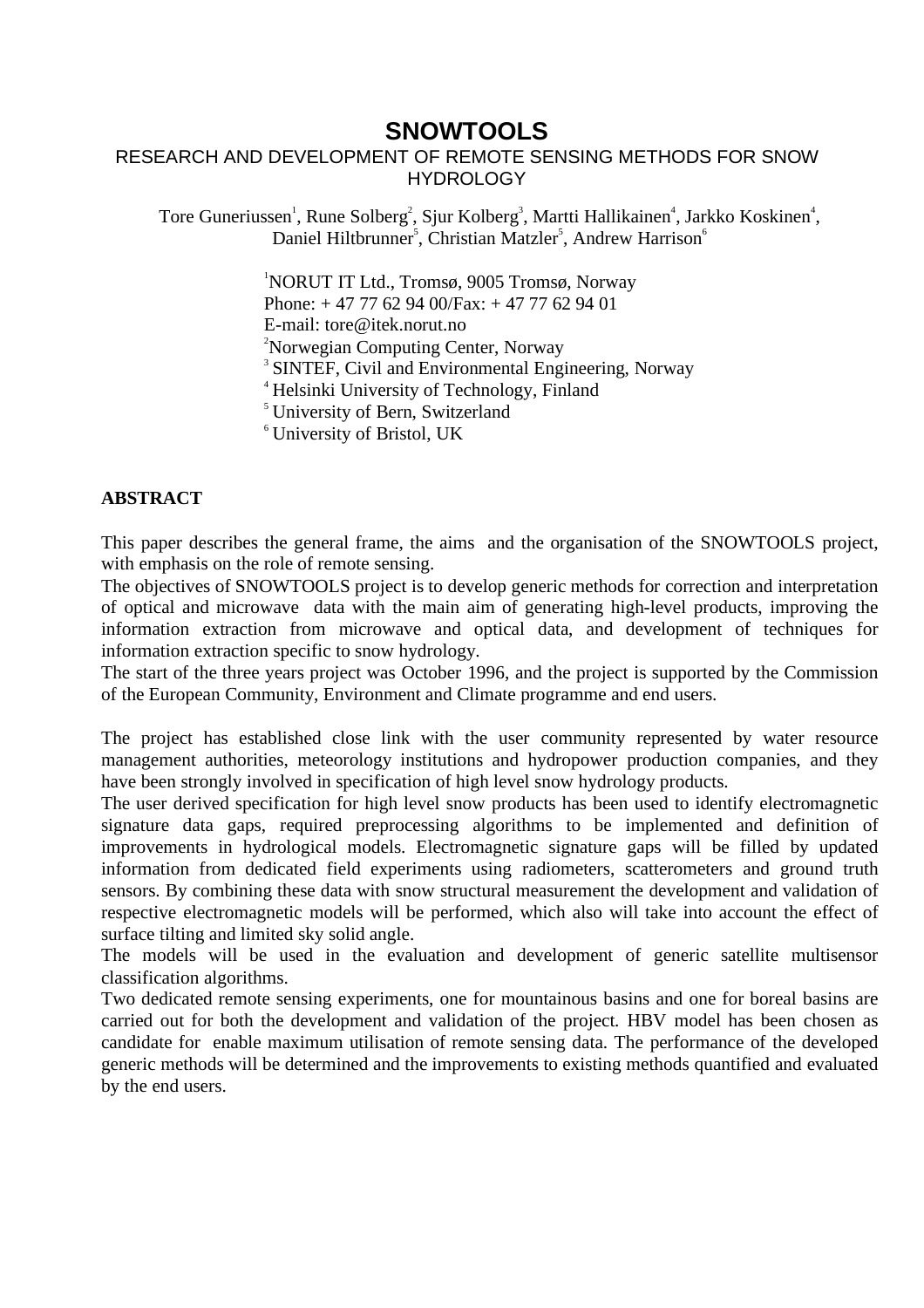# **1 INTRODUCTION**

Snow cover has a substantial impact on processes regarding the interaction between atmosphere and surface, the knowledge of snow parameters is important in both climatology and weather forecast. In the mountainous areas and in the whole North of Europe, snowfall is a substantial part of the overall precipitation. Both drought and flooding events cause severe damage and human suffering. Early forecasting and warning are important for preparatory actions in order to reduce damage. Better description of the hydrological status leads to improved hydrological forecasting for environmental hydrology (flood risk, low flows, freshwater habitat etc.) and operational purposes (hydropower, water supply, irrigation, river and canal navigation.

Snow is not only storage of water. A snow surface has a direct impact on micro- and macro-scale circulation models. Meteorological models, which take into account surface interactions, will benefit from more accurate snow parameters.

Models for global warming predicts a reduction in the area extent of snow cover and thus the global reflection of radiation, which in turn increases the total incoming energy. As a result of this positive feedback effect, the snow and ice bodies of the world are sensitive climatic indicators. Monitoring of these areas may provide early evidence of a possible climatic change

# **2 OUTLINE OF THE METHODOLOGY**

The SNOWTOOLS project has established close link with the user community represented by Norwegian Water Resources and Energy Administration (N), Norwegian Meteorological Institute (N), Finnish Environment Agency (FIN), Environment Agency, Midland Region Water Resources (UK), UK Meteorological Office, Institut f"ur Schnee- und Lawinenforschung (CH) and the Norwegian Energy Corperation (Statkraft SF) (N). The users have been strongly involved in specification of high level snow hydrology products.

The user derived specification for high level snow products has been used to identify electromagnetic signature data gaps, required preprocessing algorithms to be implemented and definition of improvements in hydrological models. Electromagnetic signature gaps will be filled by updated information from dedicated field experiments using radiometers, scatterometers and ground truth sensors. By combining these data with snow structural measurement the development and validation of respective electromagnetic models will be performed, which also will take into account the effect of surface tilting and limited sky solid angle.

The models will be used in the evaluation and development of generic satelitte multisensor classification algorithms.

Two dedicated experiments, one for mountainous basins and one for boreal basins are carried out for both the development and validation of the project. Existing hydrological models has been reviewed. HBV model has been chosen as candidate for enable maximum utilisation of remote sensing data. The performance of the developed generic methods will be determined and the improvements to existing methods quantified and evaluated by the end users. There will be organised three major workshops during the project where scientists and representatives from end users will present and review the results of the project.

The activities in the project is broken down into seven workpackages.

**WP100 Project management**. The coordination, planning and communication with CEC is performed within this WP.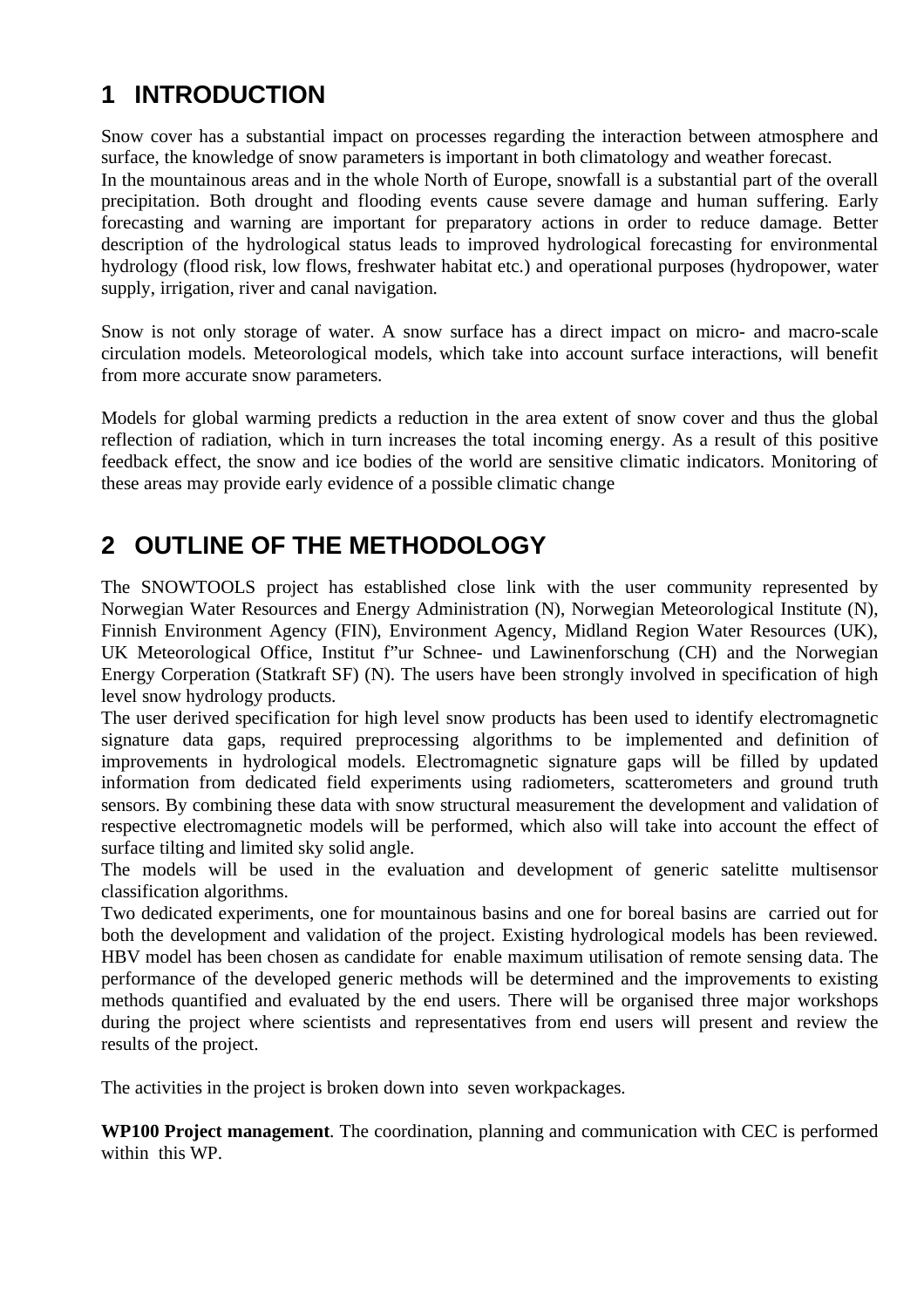**WP200 Preprocessing** related to satellite data from passive microwave instruments, active microwave instruments and optical instruments are discussed. End user requirements to a satellite based snow data service are used to set the requirements for the geometric and radiometric accuracy of an image pixel.

**WP300 Electromagnetic signature database** assess the user needs for electromagnetic signatures of snowpacks. A database of electromagnetic signatures of natural land surface types, especially snow, is established.

#### **WP400 Algorithms for analysis and classification**

The aim of this part of the project is to develop methods for analysis and classification of remote sensing data for applications in snow hydrology (e.g. production of high-level products).

**WP500 Integration with hydrological models** Existing available hydrological models are reviewed . Modification to existing models will be performed in order to demonstrate the use of remote sensing data as one input data source.

### **WP600 Experiment and valdidation**

The objective of the mountain and boreal basins campaigns is to acquire ground truth snow data for signature determination, algorithm development and result verification.

**WP700 User Contacts and Dissemination** maintain a close link to end users for requirement specification and evaluation.

## **3 PROGRESS TO DATE**

The overall progress is according to plan and the major deliverables are accomplished.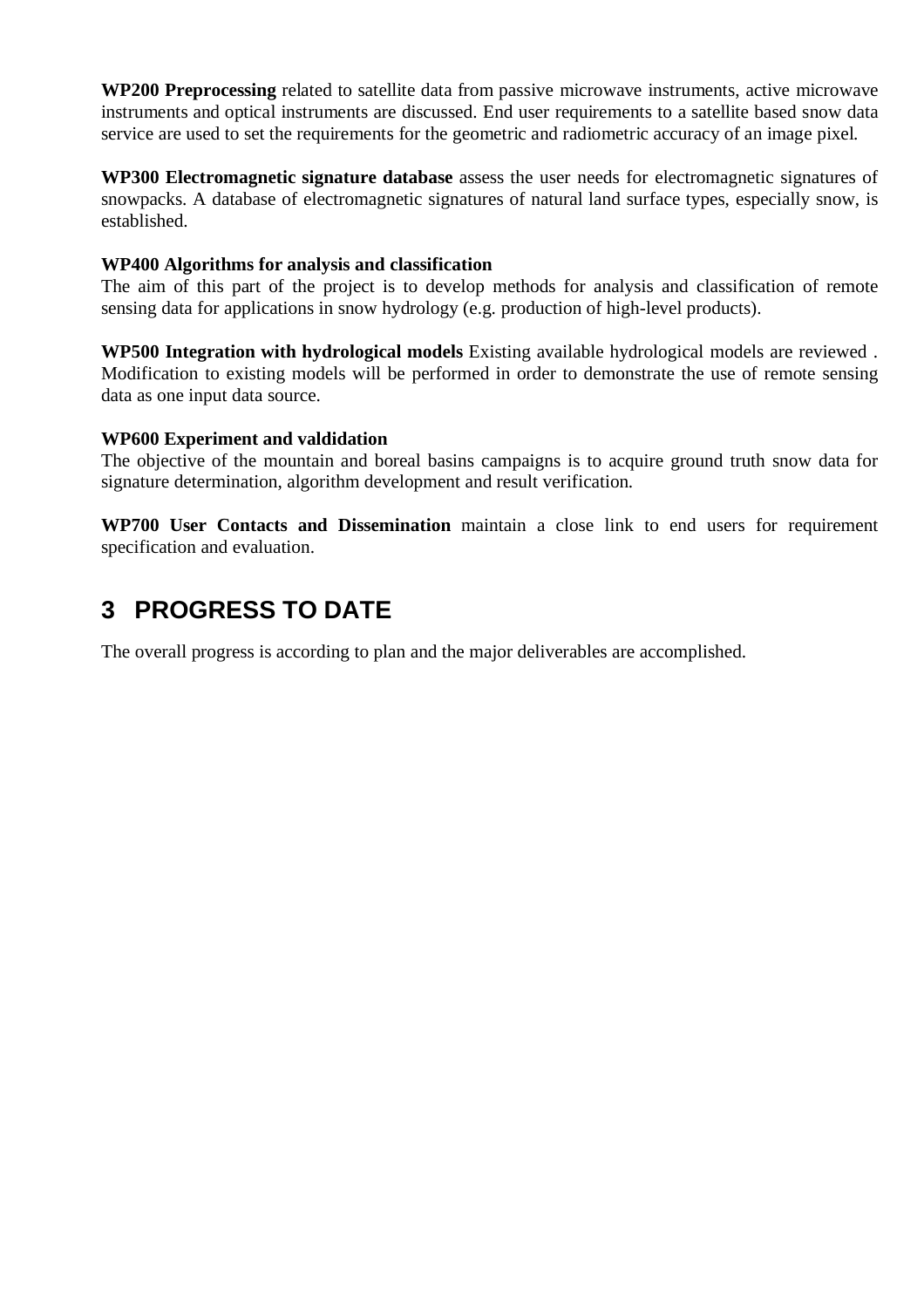Table 2 shows the contracted Milestones and deliverables as specified in the Project Work Programme.

| WP100/<br>$M-1$<br>Project plan<br><b>NORUT</b><br>$\theta$<br>all<br><b>WP100</b><br>3<br><b>NORUT</b><br>-Status report to CEC<br>-SNOW-TOOLS Electronic information on Internet<br><b>WP100</b><br>-Status report to CEC<br>6<br>-Status report to CEC<br>9<br><b>WP 100</b><br><b>WP100</b><br>$M-2$<br><b>NORUT</b><br>Technical progress report to CEC<br>12<br>-Status report to CEC<br>15<br><b>WP100</b><br>18<br><b>WP100</b><br><b>NORUT</b><br>-Status report to CEC<br><b>WP100</b><br>21<br>-Status report to CEC<br>Technical progress report to CEC<br>$M-3$<br>24<br><b>WP 100</b><br><b>NORUT</b><br><b>WP100</b><br>-Status report to CEC<br>27<br><b>WP100</b><br><b>NORUT</b><br>-Status report to CEC<br>30<br>-Final report CEC<br>34<br><b>WP100</b><br>$M-4$<br><b>NORUT</b><br>-Confidential Exploitation possibilities report to CEC<br><b>WP 210</b><br>-Geometric and radiometric accuracy requirements.<br>6<br><b>NORUT</b><br>-State-of-the-art review report on correction algorithms.<br><b>WP 210</b><br>Geocoding algorithms and products for optical and microwave data to CEC<br>18<br><b>WP 220</b><br><b>NORUT</b><br>- User needs for electromagnetic signatures<br>3<br><b>WP 310</b><br><b>IAP</b><br>- Identified insufficient knowledge of electromagnetic signatures<br>-List and short description of datasets and campaigns<br><b>WP 312</b><br><b>HUT</b><br>$\overline{4}$<br><b>WP 330</b><br>IAP<br>24<br>-Technical note to describe the impact of tilted surfaces.<br>-Electromagnetic signatures to be implemented in the signature data base<br><b>WP 320</b><br><b>IAP</b><br>24<br>24<br><b>WP 340</b><br>$M-3$<br>An electromagnetic signature catalogue to CEC<br>9<br><b>WP400</b><br><b>NR</b><br>High level remote sensing snow products -review and reuirements to CEC<br>24<br><b>WP400</b><br>$M-3$<br>Data exploration and feature extraction for generation of high-level snow<br><b>NR</b><br>products<br>NR<br>30<br><b>WP400</b><br>Classification algorithmms and inversion models for generation of high level<br>snow products to CEC<br>The optimal sensor for snow monitoring - recommandation to CEC.<br>34<br><b>WP400</b><br>M <sub>4</sub><br>NR<br>List of models, classified by application and user requirements, with remote<br>$\overline{4}$<br><b>WP 510</b><br><b>SINTEF</b><br>sensing potential and requirements for each model type<br><b>WP 520</b><br><b>SINTEF</b><br>Specification of necessary model properties needed to make use of remotely<br>12<br>sensed data to accomplish different modeling tasks.<br>Specifications of selected modelsO sensitivity to remotely sensed data and their<br>12<br>inaccuracy.<br>Guidelines for future models<br>30<br><b>SINTEF</b><br><b>WP 530</b><br>$M-3$<br>-A prototype information system for operational monitoring and forecasting in<br>24<br>hydrology adapted for utilizations of high level RS products to CEC. | <b>Date</b> | <b>WP</b> | <b>Mile</b> | Leader | <b>Deliverable</b> |
|----------------------------------------------------------------------------------------------------------------------------------------------------------------------------------------------------------------------------------------------------------------------------------------------------------------------------------------------------------------------------------------------------------------------------------------------------------------------------------------------------------------------------------------------------------------------------------------------------------------------------------------------------------------------------------------------------------------------------------------------------------------------------------------------------------------------------------------------------------------------------------------------------------------------------------------------------------------------------------------------------------------------------------------------------------------------------------------------------------------------------------------------------------------------------------------------------------------------------------------------------------------------------------------------------------------------------------------------------------------------------------------------------------------------------------------------------------------------------------------------------------------------------------------------------------------------------------------------------------------------------------------------------------------------------------------------------------------------------------------------------------------------------------------------------------------------------------------------------------------------------------------------------------------------------------------------------------------------------------------------------------------------------------------------------------------------------------------------------------------------------------------------------------------------------------------------------------------------------------------------------------------------------------------------------------------------------------------------------------------------------------------------------------------------------------------------------------------------------------------------------------------------------------------------------------------------------------------------------------------------------------------------------------------------------------------------------------------------------------------------------------------------------------------------------------------------------------------------------------------------------------------------------------------------------------------------------------------------|-------------|-----------|-------------|--------|--------------------|
|                                                                                                                                                                                                                                                                                                                                                                                                                                                                                                                                                                                                                                                                                                                                                                                                                                                                                                                                                                                                                                                                                                                                                                                                                                                                                                                                                                                                                                                                                                                                                                                                                                                                                                                                                                                                                                                                                                                                                                                                                                                                                                                                                                                                                                                                                                                                                                                                                                                                                                                                                                                                                                                                                                                                                                                                                                                                                                                                                                      | month       | link      | stone       |        |                    |
|                                                                                                                                                                                                                                                                                                                                                                                                                                                                                                                                                                                                                                                                                                                                                                                                                                                                                                                                                                                                                                                                                                                                                                                                                                                                                                                                                                                                                                                                                                                                                                                                                                                                                                                                                                                                                                                                                                                                                                                                                                                                                                                                                                                                                                                                                                                                                                                                                                                                                                                                                                                                                                                                                                                                                                                                                                                                                                                                                                      |             |           |             |        |                    |
|                                                                                                                                                                                                                                                                                                                                                                                                                                                                                                                                                                                                                                                                                                                                                                                                                                                                                                                                                                                                                                                                                                                                                                                                                                                                                                                                                                                                                                                                                                                                                                                                                                                                                                                                                                                                                                                                                                                                                                                                                                                                                                                                                                                                                                                                                                                                                                                                                                                                                                                                                                                                                                                                                                                                                                                                                                                                                                                                                                      |             |           |             |        |                    |
|                                                                                                                                                                                                                                                                                                                                                                                                                                                                                                                                                                                                                                                                                                                                                                                                                                                                                                                                                                                                                                                                                                                                                                                                                                                                                                                                                                                                                                                                                                                                                                                                                                                                                                                                                                                                                                                                                                                                                                                                                                                                                                                                                                                                                                                                                                                                                                                                                                                                                                                                                                                                                                                                                                                                                                                                                                                                                                                                                                      |             |           |             |        |                    |
|                                                                                                                                                                                                                                                                                                                                                                                                                                                                                                                                                                                                                                                                                                                                                                                                                                                                                                                                                                                                                                                                                                                                                                                                                                                                                                                                                                                                                                                                                                                                                                                                                                                                                                                                                                                                                                                                                                                                                                                                                                                                                                                                                                                                                                                                                                                                                                                                                                                                                                                                                                                                                                                                                                                                                                                                                                                                                                                                                                      |             |           |             |        |                    |
|                                                                                                                                                                                                                                                                                                                                                                                                                                                                                                                                                                                                                                                                                                                                                                                                                                                                                                                                                                                                                                                                                                                                                                                                                                                                                                                                                                                                                                                                                                                                                                                                                                                                                                                                                                                                                                                                                                                                                                                                                                                                                                                                                                                                                                                                                                                                                                                                                                                                                                                                                                                                                                                                                                                                                                                                                                                                                                                                                                      |             |           |             |        |                    |
|                                                                                                                                                                                                                                                                                                                                                                                                                                                                                                                                                                                                                                                                                                                                                                                                                                                                                                                                                                                                                                                                                                                                                                                                                                                                                                                                                                                                                                                                                                                                                                                                                                                                                                                                                                                                                                                                                                                                                                                                                                                                                                                                                                                                                                                                                                                                                                                                                                                                                                                                                                                                                                                                                                                                                                                                                                                                                                                                                                      |             |           |             |        |                    |
|                                                                                                                                                                                                                                                                                                                                                                                                                                                                                                                                                                                                                                                                                                                                                                                                                                                                                                                                                                                                                                                                                                                                                                                                                                                                                                                                                                                                                                                                                                                                                                                                                                                                                                                                                                                                                                                                                                                                                                                                                                                                                                                                                                                                                                                                                                                                                                                                                                                                                                                                                                                                                                                                                                                                                                                                                                                                                                                                                                      |             |           |             |        |                    |
|                                                                                                                                                                                                                                                                                                                                                                                                                                                                                                                                                                                                                                                                                                                                                                                                                                                                                                                                                                                                                                                                                                                                                                                                                                                                                                                                                                                                                                                                                                                                                                                                                                                                                                                                                                                                                                                                                                                                                                                                                                                                                                                                                                                                                                                                                                                                                                                                                                                                                                                                                                                                                                                                                                                                                                                                                                                                                                                                                                      |             |           |             |        |                    |
|                                                                                                                                                                                                                                                                                                                                                                                                                                                                                                                                                                                                                                                                                                                                                                                                                                                                                                                                                                                                                                                                                                                                                                                                                                                                                                                                                                                                                                                                                                                                                                                                                                                                                                                                                                                                                                                                                                                                                                                                                                                                                                                                                                                                                                                                                                                                                                                                                                                                                                                                                                                                                                                                                                                                                                                                                                                                                                                                                                      |             |           |             |        |                    |
|                                                                                                                                                                                                                                                                                                                                                                                                                                                                                                                                                                                                                                                                                                                                                                                                                                                                                                                                                                                                                                                                                                                                                                                                                                                                                                                                                                                                                                                                                                                                                                                                                                                                                                                                                                                                                                                                                                                                                                                                                                                                                                                                                                                                                                                                                                                                                                                                                                                                                                                                                                                                                                                                                                                                                                                                                                                                                                                                                                      |             |           |             |        |                    |
|                                                                                                                                                                                                                                                                                                                                                                                                                                                                                                                                                                                                                                                                                                                                                                                                                                                                                                                                                                                                                                                                                                                                                                                                                                                                                                                                                                                                                                                                                                                                                                                                                                                                                                                                                                                                                                                                                                                                                                                                                                                                                                                                                                                                                                                                                                                                                                                                                                                                                                                                                                                                                                                                                                                                                                                                                                                                                                                                                                      |             |           |             |        |                    |
|                                                                                                                                                                                                                                                                                                                                                                                                                                                                                                                                                                                                                                                                                                                                                                                                                                                                                                                                                                                                                                                                                                                                                                                                                                                                                                                                                                                                                                                                                                                                                                                                                                                                                                                                                                                                                                                                                                                                                                                                                                                                                                                                                                                                                                                                                                                                                                                                                                                                                                                                                                                                                                                                                                                                                                                                                                                                                                                                                                      |             |           |             |        |                    |
|                                                                                                                                                                                                                                                                                                                                                                                                                                                                                                                                                                                                                                                                                                                                                                                                                                                                                                                                                                                                                                                                                                                                                                                                                                                                                                                                                                                                                                                                                                                                                                                                                                                                                                                                                                                                                                                                                                                                                                                                                                                                                                                                                                                                                                                                                                                                                                                                                                                                                                                                                                                                                                                                                                                                                                                                                                                                                                                                                                      |             |           |             |        |                    |
|                                                                                                                                                                                                                                                                                                                                                                                                                                                                                                                                                                                                                                                                                                                                                                                                                                                                                                                                                                                                                                                                                                                                                                                                                                                                                                                                                                                                                                                                                                                                                                                                                                                                                                                                                                                                                                                                                                                                                                                                                                                                                                                                                                                                                                                                                                                                                                                                                                                                                                                                                                                                                                                                                                                                                                                                                                                                                                                                                                      |             |           |             |        |                    |
|                                                                                                                                                                                                                                                                                                                                                                                                                                                                                                                                                                                                                                                                                                                                                                                                                                                                                                                                                                                                                                                                                                                                                                                                                                                                                                                                                                                                                                                                                                                                                                                                                                                                                                                                                                                                                                                                                                                                                                                                                                                                                                                                                                                                                                                                                                                                                                                                                                                                                                                                                                                                                                                                                                                                                                                                                                                                                                                                                                      |             |           |             |        |                    |
|                                                                                                                                                                                                                                                                                                                                                                                                                                                                                                                                                                                                                                                                                                                                                                                                                                                                                                                                                                                                                                                                                                                                                                                                                                                                                                                                                                                                                                                                                                                                                                                                                                                                                                                                                                                                                                                                                                                                                                                                                                                                                                                                                                                                                                                                                                                                                                                                                                                                                                                                                                                                                                                                                                                                                                                                                                                                                                                                                                      |             |           |             |        |                    |
|                                                                                                                                                                                                                                                                                                                                                                                                                                                                                                                                                                                                                                                                                                                                                                                                                                                                                                                                                                                                                                                                                                                                                                                                                                                                                                                                                                                                                                                                                                                                                                                                                                                                                                                                                                                                                                                                                                                                                                                                                                                                                                                                                                                                                                                                                                                                                                                                                                                                                                                                                                                                                                                                                                                                                                                                                                                                                                                                                                      |             |           |             |        |                    |
|                                                                                                                                                                                                                                                                                                                                                                                                                                                                                                                                                                                                                                                                                                                                                                                                                                                                                                                                                                                                                                                                                                                                                                                                                                                                                                                                                                                                                                                                                                                                                                                                                                                                                                                                                                                                                                                                                                                                                                                                                                                                                                                                                                                                                                                                                                                                                                                                                                                                                                                                                                                                                                                                                                                                                                                                                                                                                                                                                                      |             |           |             |        |                    |
|                                                                                                                                                                                                                                                                                                                                                                                                                                                                                                                                                                                                                                                                                                                                                                                                                                                                                                                                                                                                                                                                                                                                                                                                                                                                                                                                                                                                                                                                                                                                                                                                                                                                                                                                                                                                                                                                                                                                                                                                                                                                                                                                                                                                                                                                                                                                                                                                                                                                                                                                                                                                                                                                                                                                                                                                                                                                                                                                                                      |             |           |             |        |                    |
|                                                                                                                                                                                                                                                                                                                                                                                                                                                                                                                                                                                                                                                                                                                                                                                                                                                                                                                                                                                                                                                                                                                                                                                                                                                                                                                                                                                                                                                                                                                                                                                                                                                                                                                                                                                                                                                                                                                                                                                                                                                                                                                                                                                                                                                                                                                                                                                                                                                                                                                                                                                                                                                                                                                                                                                                                                                                                                                                                                      |             |           |             |        |                    |
|                                                                                                                                                                                                                                                                                                                                                                                                                                                                                                                                                                                                                                                                                                                                                                                                                                                                                                                                                                                                                                                                                                                                                                                                                                                                                                                                                                                                                                                                                                                                                                                                                                                                                                                                                                                                                                                                                                                                                                                                                                                                                                                                                                                                                                                                                                                                                                                                                                                                                                                                                                                                                                                                                                                                                                                                                                                                                                                                                                      |             |           |             |        |                    |
|                                                                                                                                                                                                                                                                                                                                                                                                                                                                                                                                                                                                                                                                                                                                                                                                                                                                                                                                                                                                                                                                                                                                                                                                                                                                                                                                                                                                                                                                                                                                                                                                                                                                                                                                                                                                                                                                                                                                                                                                                                                                                                                                                                                                                                                                                                                                                                                                                                                                                                                                                                                                                                                                                                                                                                                                                                                                                                                                                                      |             |           |             |        |                    |
|                                                                                                                                                                                                                                                                                                                                                                                                                                                                                                                                                                                                                                                                                                                                                                                                                                                                                                                                                                                                                                                                                                                                                                                                                                                                                                                                                                                                                                                                                                                                                                                                                                                                                                                                                                                                                                                                                                                                                                                                                                                                                                                                                                                                                                                                                                                                                                                                                                                                                                                                                                                                                                                                                                                                                                                                                                                                                                                                                                      |             |           |             |        |                    |
|                                                                                                                                                                                                                                                                                                                                                                                                                                                                                                                                                                                                                                                                                                                                                                                                                                                                                                                                                                                                                                                                                                                                                                                                                                                                                                                                                                                                                                                                                                                                                                                                                                                                                                                                                                                                                                                                                                                                                                                                                                                                                                                                                                                                                                                                                                                                                                                                                                                                                                                                                                                                                                                                                                                                                                                                                                                                                                                                                                      |             |           |             |        |                    |
|                                                                                                                                                                                                                                                                                                                                                                                                                                                                                                                                                                                                                                                                                                                                                                                                                                                                                                                                                                                                                                                                                                                                                                                                                                                                                                                                                                                                                                                                                                                                                                                                                                                                                                                                                                                                                                                                                                                                                                                                                                                                                                                                                                                                                                                                                                                                                                                                                                                                                                                                                                                                                                                                                                                                                                                                                                                                                                                                                                      |             |           |             |        |                    |
|                                                                                                                                                                                                                                                                                                                                                                                                                                                                                                                                                                                                                                                                                                                                                                                                                                                                                                                                                                                                                                                                                                                                                                                                                                                                                                                                                                                                                                                                                                                                                                                                                                                                                                                                                                                                                                                                                                                                                                                                                                                                                                                                                                                                                                                                                                                                                                                                                                                                                                                                                                                                                                                                                                                                                                                                                                                                                                                                                                      |             |           |             |        |                    |
|                                                                                                                                                                                                                                                                                                                                                                                                                                                                                                                                                                                                                                                                                                                                                                                                                                                                                                                                                                                                                                                                                                                                                                                                                                                                                                                                                                                                                                                                                                                                                                                                                                                                                                                                                                                                                                                                                                                                                                                                                                                                                                                                                                                                                                                                                                                                                                                                                                                                                                                                                                                                                                                                                                                                                                                                                                                                                                                                                                      |             |           |             |        |                    |
|                                                                                                                                                                                                                                                                                                                                                                                                                                                                                                                                                                                                                                                                                                                                                                                                                                                                                                                                                                                                                                                                                                                                                                                                                                                                                                                                                                                                                                                                                                                                                                                                                                                                                                                                                                                                                                                                                                                                                                                                                                                                                                                                                                                                                                                                                                                                                                                                                                                                                                                                                                                                                                                                                                                                                                                                                                                                                                                                                                      |             |           |             |        |                    |
|                                                                                                                                                                                                                                                                                                                                                                                                                                                                                                                                                                                                                                                                                                                                                                                                                                                                                                                                                                                                                                                                                                                                                                                                                                                                                                                                                                                                                                                                                                                                                                                                                                                                                                                                                                                                                                                                                                                                                                                                                                                                                                                                                                                                                                                                                                                                                                                                                                                                                                                                                                                                                                                                                                                                                                                                                                                                                                                                                                      |             |           |             |        |                    |
|                                                                                                                                                                                                                                                                                                                                                                                                                                                                                                                                                                                                                                                                                                                                                                                                                                                                                                                                                                                                                                                                                                                                                                                                                                                                                                                                                                                                                                                                                                                                                                                                                                                                                                                                                                                                                                                                                                                                                                                                                                                                                                                                                                                                                                                                                                                                                                                                                                                                                                                                                                                                                                                                                                                                                                                                                                                                                                                                                                      |             |           |             |        |                    |
|                                                                                                                                                                                                                                                                                                                                                                                                                                                                                                                                                                                                                                                                                                                                                                                                                                                                                                                                                                                                                                                                                                                                                                                                                                                                                                                                                                                                                                                                                                                                                                                                                                                                                                                                                                                                                                                                                                                                                                                                                                                                                                                                                                                                                                                                                                                                                                                                                                                                                                                                                                                                                                                                                                                                                                                                                                                                                                                                                                      |             |           |             |        |                    |
|                                                                                                                                                                                                                                                                                                                                                                                                                                                                                                                                                                                                                                                                                                                                                                                                                                                                                                                                                                                                                                                                                                                                                                                                                                                                                                                                                                                                                                                                                                                                                                                                                                                                                                                                                                                                                                                                                                                                                                                                                                                                                                                                                                                                                                                                                                                                                                                                                                                                                                                                                                                                                                                                                                                                                                                                                                                                                                                                                                      |             |           |             |        |                    |

**TABLE 2:Project Milestones and Deliverable as specified in Project Work Programme**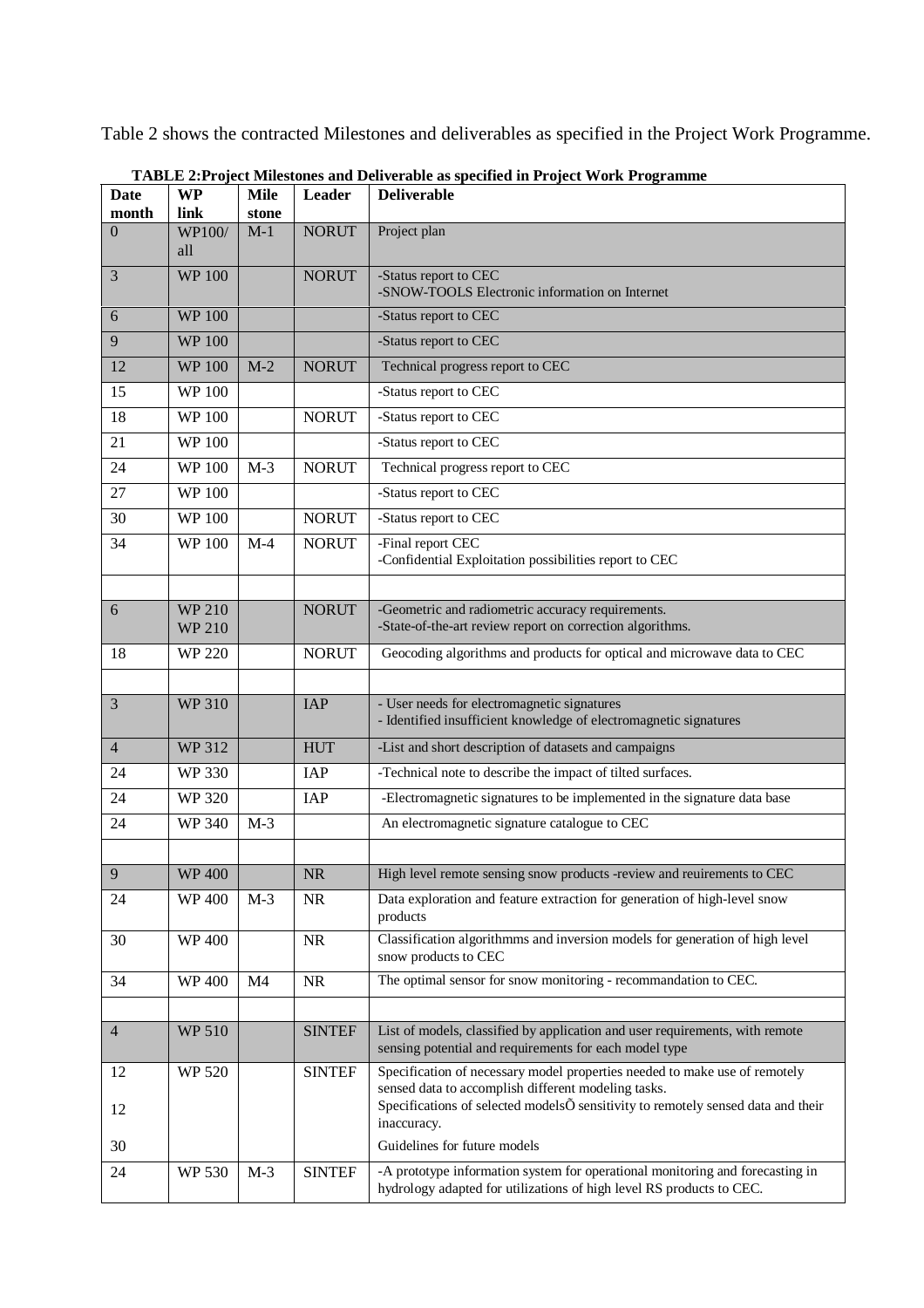|    | WP 610        |       |               |                                                                                                                                                                                                                                                                           |
|----|---------------|-------|---------------|---------------------------------------------------------------------------------------------------------------------------------------------------------------------------------------------------------------------------------------------------------------------------|
| 12 | WP 620        | $M-2$ | <b>SINTEF</b> | Field reports stating measurement program and degree of success.                                                                                                                                                                                                          |
| 24 |               | $M-3$ |               | Documented data sets to for each campaign to CEC.                                                                                                                                                                                                                         |
| 24 | WP 630        | $M-3$ | <b>HUT</b>    | Detailed in situ and remote sensing (airborne and spaceborne) data sets for<br>algorithm development and verification from boreal basins to CEC.                                                                                                                          |
| 34 | WP 640        | $M-4$ | <b>SINTEF</b> | Report on applicability of methods developed in the project for local and regional<br>snow hydrology monitoring and management.<br>A report evaluating the value of high level remote sensing products by<br>comparison of model results with and without RS data to CEC. |
|    |               |       |               |                                                                                                                                                                                                                                                                           |
| 3  | <b>WP 710</b> |       | <b>SINTEF</b> | User survey report to CEC                                                                                                                                                                                                                                                 |
| 34 | WP 720        | $M-4$ | <b>NORUT</b>  | User evaluation and recommendation report to CEC.                                                                                                                                                                                                                         |

In Table 1 the achieved deliverables are marked.

# **4 PRELIMINARY CONCLUSION**

### **WP200 Preprocessing.**

• Snow covered area product using active microwave data requires a radiometic acuracy better than 0.5 dB.

### **WP300 Electromagnetic signature database**

A few examples of data gaps are identified

- Active microwave measurements of snow-free and snow-covered, frozen, rocky or grassy ground at 5.3 and 35 GHz are missing in the catalogue.
- The influence of the vegetation (grass, shrubs, short vegetation and trees) on the radar measurements of snow cover was never studied in detail.
- The influence of the underlying ground is very important. The existing experiments tend to concentrate only on the snow, and little attention is given to the ground.
- There are virtually no signatures of naturally disturbed snow, e.g. by wind drift, precipitation (rain, hail) and avalanches.

The reviews of existing campaign have given the following conclusions:

- Many of the campaigns are concentrated on only one snow situation.
- The airborne measurements include normally only one overflight, and so the deviation due to repeated measurements in the same situation is not measured.
- The reliability and quality of the ground truth measurements is not considered in many cases.
- The influence of vegetation is not studied in detail
- .

### **WP400 Algorithms for analysis and classification**

- Snow products have been defined based on user requirements, technology available currently and in the near future, and methodology expected feasible to develop within this project.
- Steered by the snow product specifications, the algorithms needed to be developed have been identified.
- Work has started on analysing multi-frequency/multi polarisation SAR data in order to develop algorithms for this type of data.

•